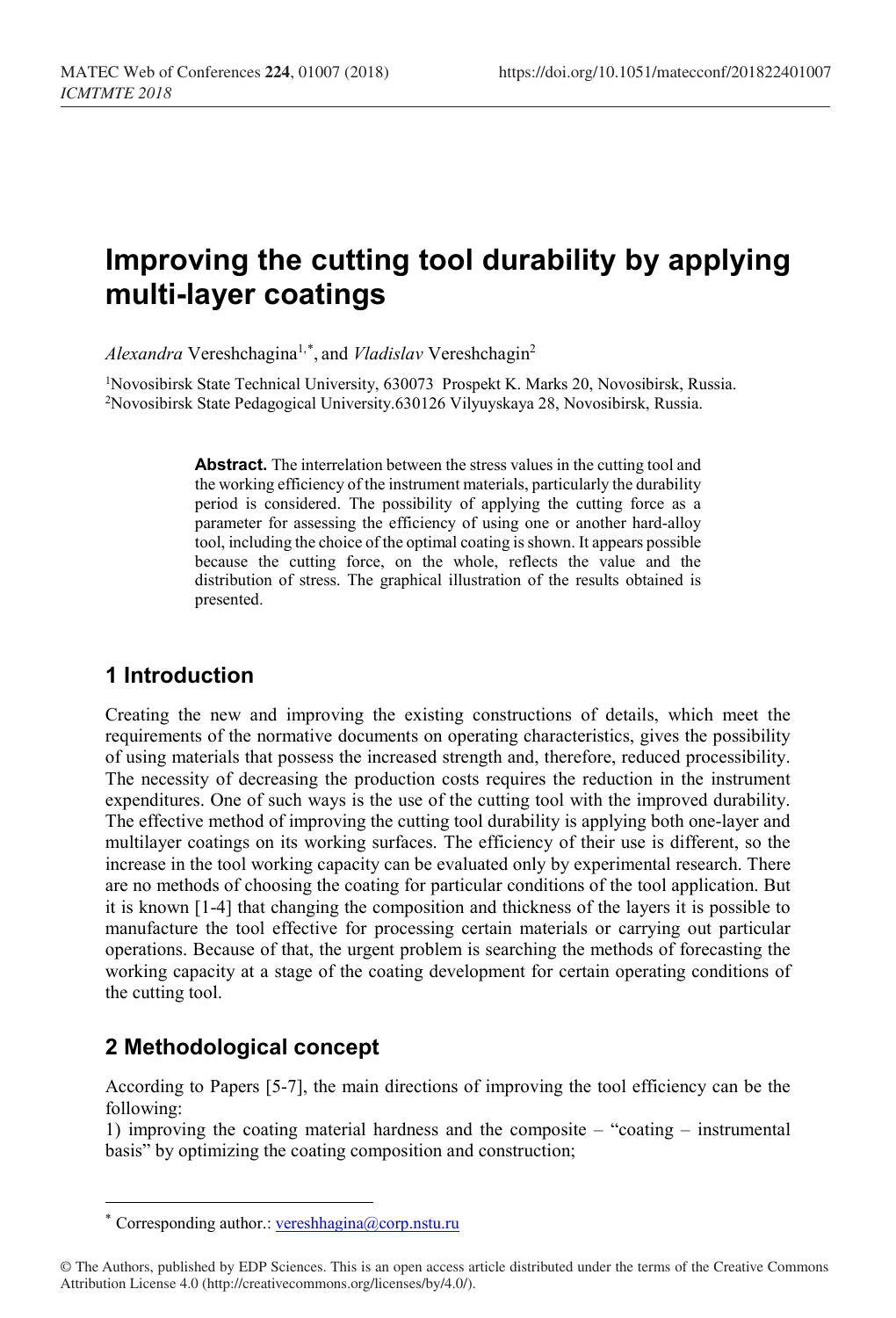2) reducing the value of heat and stress loads acting on the tool by changing the contact interaction of the tool working surfaces with the processed material, choosing the coating material or changing its properties.

It follows that to improve the cutting tool efficiency up to maximum it is necessary to manufacture a coating, simultaneously possessing a high hardness and crack-resistivity and the property of minimizing the level of heat and stress loads on the tool [8]. To describe the influence of temperature and power loads the dependence of the stress value on the cutting force is used [9, 10]:

$$
\sigma_{\max} = 2 \cdot \frac{P_y \cdot [\cos \gamma \cdot \sin(\gamma + \Theta) - \sin \alpha \cdot \cos(\alpha - \Theta) + \beta \cdot \cos \Theta] + P_z \cdot [\sin \alpha \cdot \sin(\alpha - \Theta) - \gamma \cdot \sin(\alpha - \Theta)]}{r \cdot [(\sin^2 \alpha - \cos^2 \gamma) - \beta^2 + \dots \cdot \cos \gamma \cdot \cos(\gamma + \Theta - \beta \cdot \sin \Theta)]}
$$

where  $P_y$  – a radial component of the cutting force;  $P_z$  – the main component of the cutting force;  $\alpha$  – the main back angle;  $\gamma$  – the front angle;  $r, \Theta$  – polar coordinates.

The dependence mentioned is used as a parameter to forecast the durability period of the cutting tool and to choose the corresponding tool material.

#### **3 Discussion of the results obtained**

In studying the stress distribution in the cutting tool the contact stresses  $\sigma_z$  and  $\sigma_y$ , which act in the direction parallel to the front surface and perpendicular to it, respectively, are considered. The investigation of the stressed state of the cutting tool was conducted by computer modelling based on ANSYS programs.

Such tool materials as substrate – solid alloy WC-Co8 and GC4230; a one-layer coating of titanium nitride TiN with a thickness of 5  $\mu$ m; a one-layer composition coating (TiAl)N with a thickness of 5 µm; a three-layer coating  $Ti + TiN + (TiAl)N$  with a total thickness of 7  $\mu$ m; a three-layer coating Ti + TiN + (TiAlCr)N with a total thickness of 6  $\mu$ m; a threelayer coating  $Ti + TiN + (TiA)CriN$  with a total thickness of 10  $\mu$ m were considered. The choice of the coating is due to the recommendations [8, 11].

The stress fields (the distribution figures) in the cutting tool made of BK8 with different wear-resistant coatings are presented in Figure 1. The values on the stress field lines show the value in MPa.

The similar distributions of stress in the cutting edge of the solid alloy tool made of GC4230 with coatings are shown in Figure 2.

Determining the values of normal and tangential stress allowed calculating the equivalent stresses:

$$
\sigma_{eq} = \sqrt{\sigma_{z\,\text{max}}^2 + \sigma_{y\,\text{max}}^2} \,,
$$

where  $\sigma_{zmax}$ – the maximum calculated stresses on the front surface of the cutting edge;  $\sigma_{\text{ymax}}$  the maximum calculated stresses on the back surface of the cutting edge.

The comparison of the calculation results of the equivalent stresses with the experimental data concerning the cutting tool durability is conducted to check the suggested hypothesis (Figures 3, 4).

The research of durability was conducted by end milling the blank parts made of steel 12H18N10T for the cutting speed of  $V = 70$  m/min and the feed S equal to 0.1 mm/per rev.

The comparison of the experimental data on the wear-resistance of end milling tool made of BK8 and GC4230 with the results of modelling the maximum equivalent stresses showed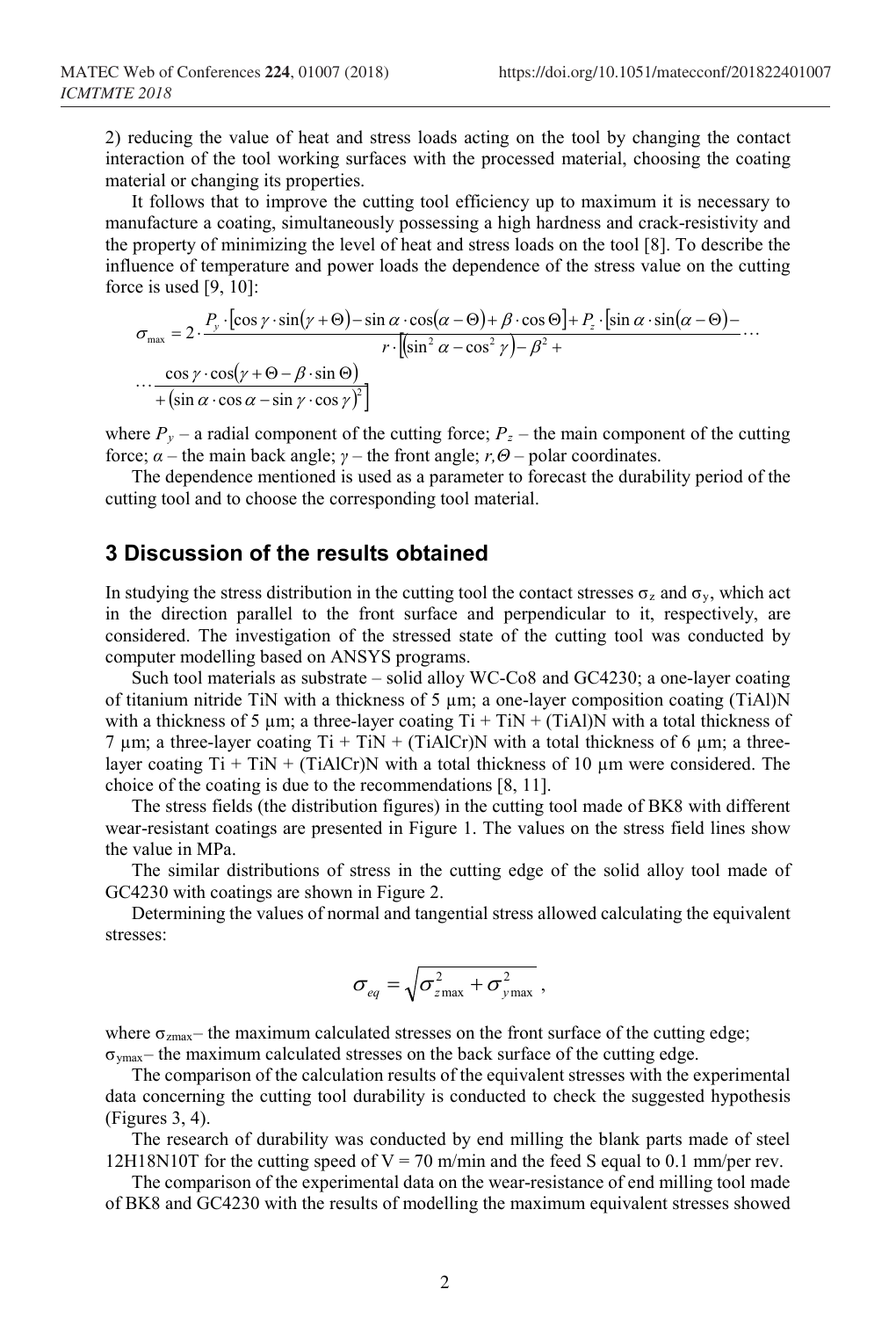the reverse dependence of the durability and equivalent stresses in every case. It proves that the suggested hypothesis is valid: the reduction in the equivalent stresses results in increasing the tool durability.



**Fig. 1.** Stress fields  $\sigma_z$  in the cutting edge of the solid alloy tool BK8: a – without a coating; b - with a one-layer coating TiN with a thickness of 5  $\mu$ m; c – with a three-layer coating Ti + TiN + (TiAlCr)N with a total thickness of 10  $\mu$ m.



**Fig. 2.** Stress fields  $\sigma_z$  in the cutting edge of the solid alloy tool GC4230: a – without a coating; b with a one-layer coating TiN with a thickness of 5  $\mu$ m; c – with a three-layer coating Ti + TiN + (TiAlCr)N with a total thickness of 10 µm.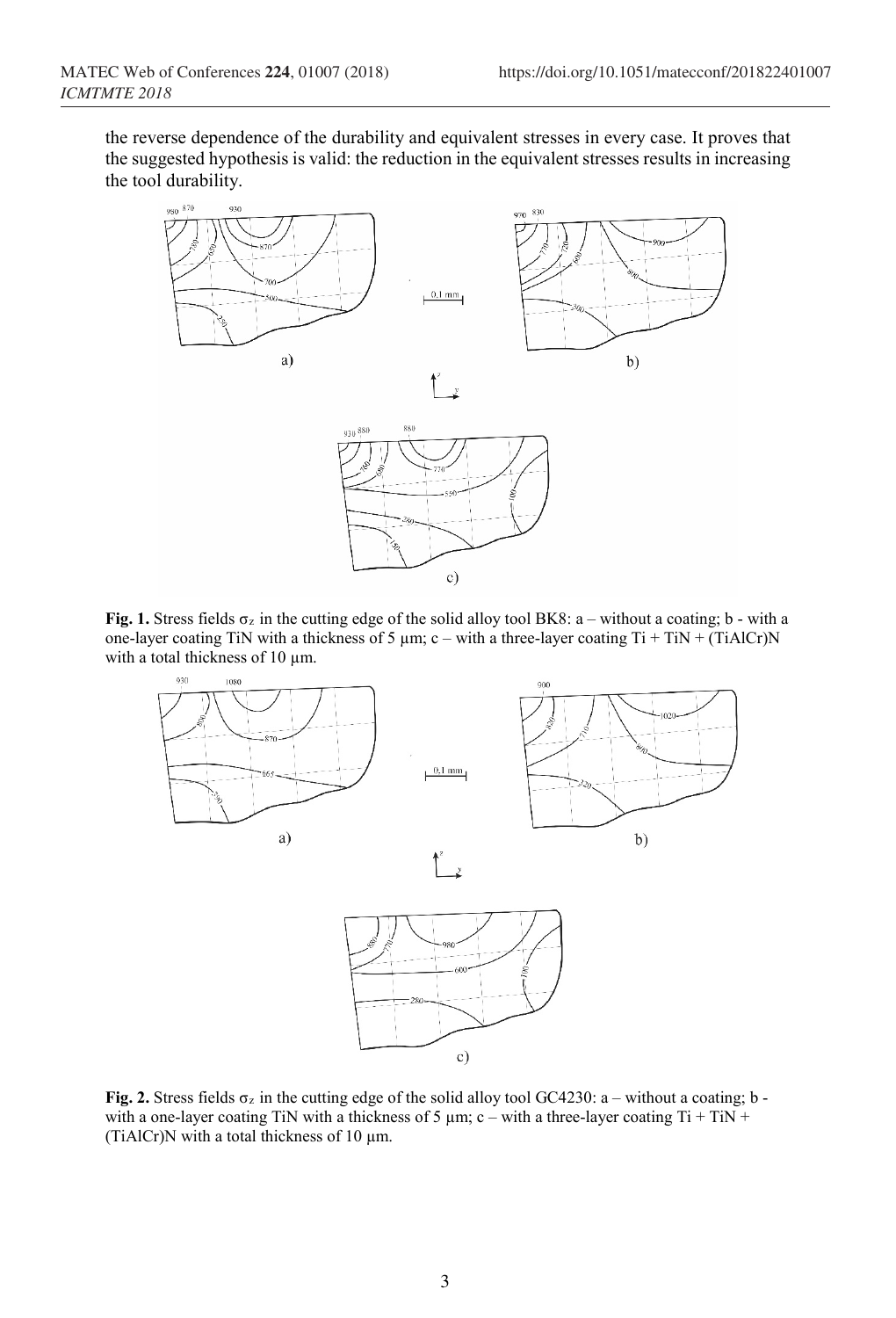

**Fig. 3.** Comparison of the cutting tool durability (columns) and the maximum values of the equivalent stresses (the line) for the tool hard alloy WC-Co8: 1 – without a coating; 2 - with a TiN coating with a thickness of 5 µm; 3 - with a (TiAl)N coating of a thickness of 5 µm; 4 - with a Ti + TiN + (TiAl)N coating with a total thickness  $\overline{7}$  µm;  $\overline{5}$  - with a  $\overline{Ti}$  +  $\overline{Ti}$  +  $\overline{(TiAlCr)}$  coating with a total thickness of 6 µm; 6 - with a Ti + TiN + (TiAlCr)N coating of a total thickness of 10 µm.



**Fig. 4.** Comparison of the cutting tool durability (columns) and the maximum values of the equivalent stresses (the line) for the tool hard alloy GC4230: 1 – without a coating; 2 - with a TiN coating with a thickness of 5  $\mu$ m; 3 - with a (TiAl)N coating of a thickness of 5  $\mu$ m; 4 - with a Ti + TiN + (TiAl)N coating with a total thickness 7  $\mu$ m; 5 - with a Ti + TiN + (TiAlCr)N coating with a total thickness of 6  $\mu$ m; 6 - with a Ti + TiN + (TiAlCr)N coating of a total thickness of 10  $\mu$ m.

## **4 Conclusions**

The investigation made confirms the hypothesis on the possibility of changing the stresses (by values and the distribution character) in the cutting tool by manufacturing the wearresistant coatings. Such changes can be accomplished in choosing or manufacturing the tool material. It is possible to do by computer modelling the operating conditions.